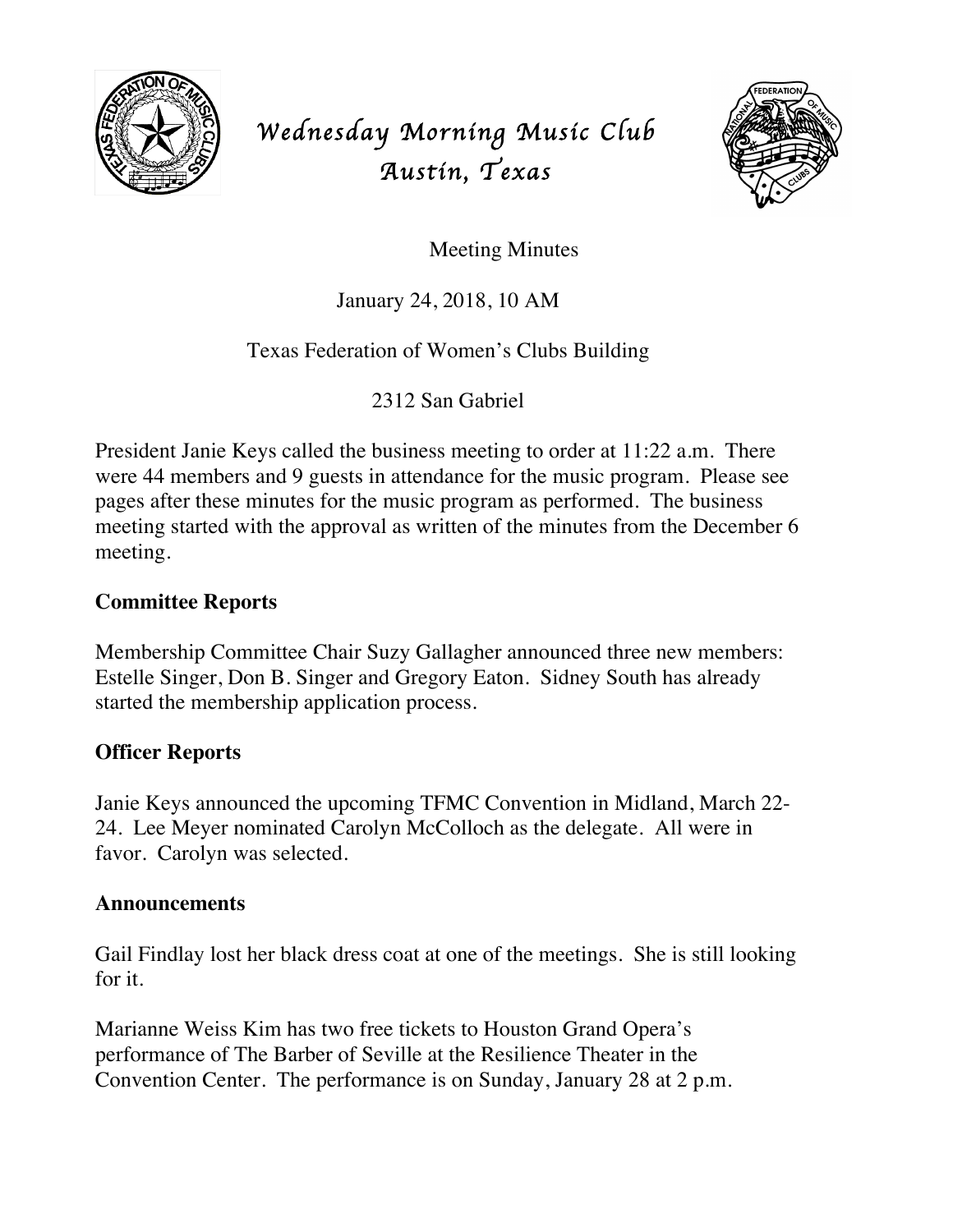Marcia Edwards announced that Kathryn Govier is having health problems with her back. Kathryn probably would appreciate a phone call or a get well note.

Katharine Shields announced that Webb Connelly, one of the guests attending, made a contribution to Mary Lou's fund benefiting fall luncheon performers.

Nan Hampton announced two Salon Concerts coming up on Sunday, January 28 at 4:30 p.m. and Monday, January 29 at 7 p.m. The Strata Trio will be performing. Salon Concerts also offers a free noon concert once a month on Thursdays at the University Presbyterian Church (2203 San Antonio). There is free parking across the street in the University Coop garage. For more information visit SalonConcerts.org.

The meeting adjourned at 11:33 a.m.

Submitted by Virginia Kniesner, Recording Secretary